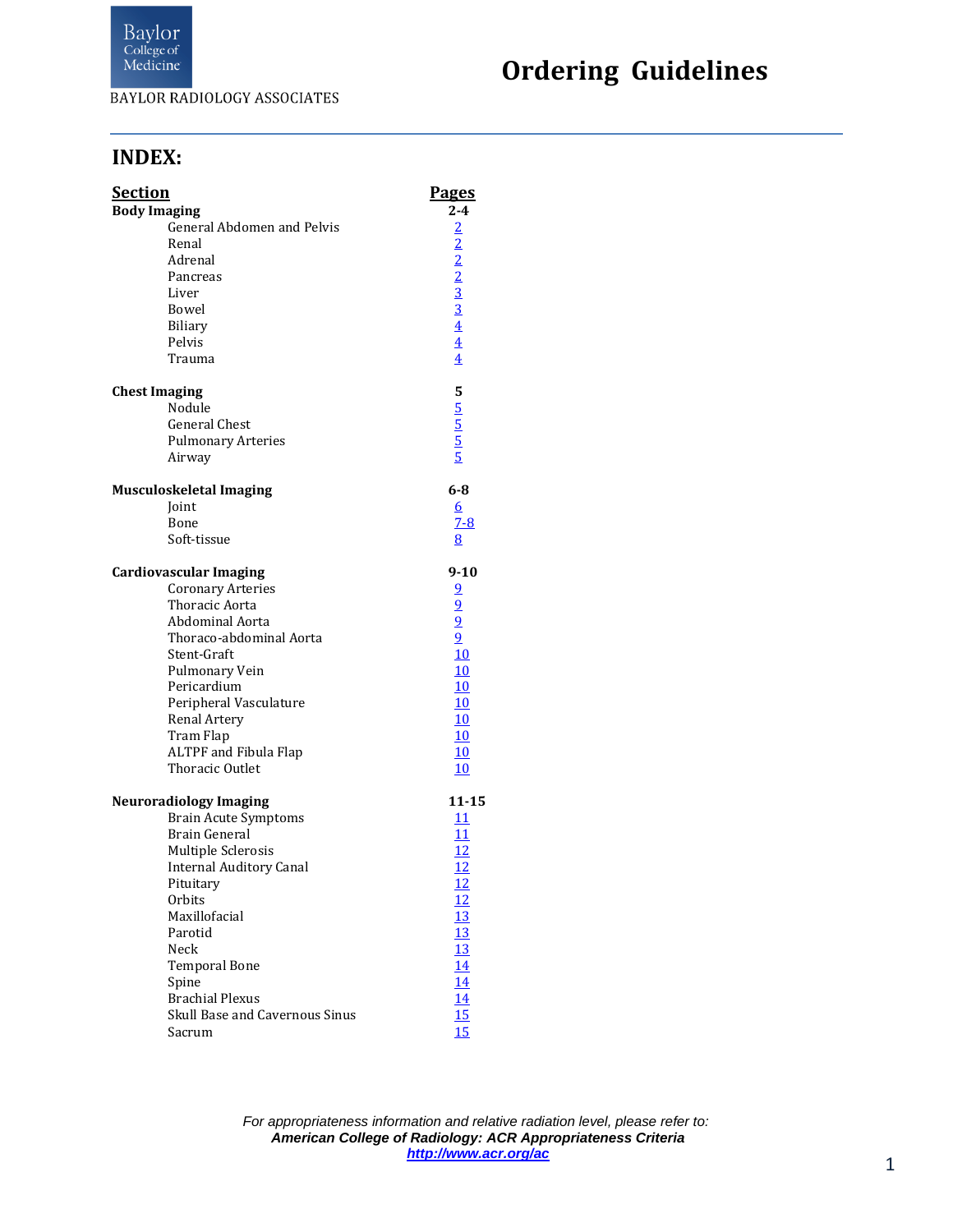

# **Ordering Guidelines**

#### *Body Imaging*

<span id="page-1-3"></span><span id="page-1-2"></span><span id="page-1-1"></span><span id="page-1-0"></span>

| <b>BODY PART</b>                      | <b>CLINICAL CONCERN</b>                                                                                                               | <b>RECOMMENDED ORDER</b>                                                                                                                                                                                        |
|---------------------------------------|---------------------------------------------------------------------------------------------------------------------------------------|-----------------------------------------------------------------------------------------------------------------------------------------------------------------------------------------------------------------|
| General<br>Abdomen &<br><b>Pelvis</b> | • Abdominal pain<br>• Abscess<br>$\bullet$ Anemia<br>• Lymphoma<br>• Mass/Cancer (suspected)<br>• Metastatic Disease<br>· Weight loss | <b>CT ABDOMEN AND PELVIS WITH IV CONTRAST</b>                                                                                                                                                                   |
|                                       | • For indications above, but with<br>impaired renal function (GFR<60)                                                                 | CT ABDOMEN AND PELVIS WITHOUT IV CONTRAST<br>or consider<br>MRI ABDOMEN WITHOUT IV CONTRAST AND<br>MRI PELVIS WITHOUT IV CONTRAST                                                                               |
|                                       | · Retroperitoneal hemorrhage                                                                                                          | CT ABDOMEN AND PELVIS WITHOUT IV CONTRAST                                                                                                                                                                       |
| Renal                                 | • Known or suspected renal or<br>ureteral calculus                                                                                    | CT ABDOMEN AND PELVIS WITHOUT IV CONTRAST<br>specify Renal Stone Protocol                                                                                                                                       |
|                                       | • Characterize known renal mass                                                                                                       | CT ABDOMEN WITH AND WITHOUT IV CONTRAST<br>specify Renal Mass Protocol<br>Alternative:<br>MRI ABDOMEN WITH AND WITHOUT IV CONTRAST<br>specify Renal Mass Protocol                                               |
|                                       | · Unknown source of hematuria<br>• Known or suspected urinary tract<br>mass/cancer                                                    | CT ABDOMEN AND PELVIS WITH AND WITHOUT IV<br><b>CONTRAST</b><br>specify Hematuria Protocol                                                                                                                      |
| <b>Adrenal</b>                        | • Characterize known adrenal mass                                                                                                     | CT ABDOMEN WITH AND WITHOUT IV CONTRAST<br>specify Adrenal Mass Protocol<br>Alternative:<br>MRI ABDOMEN WITH AND WITHOUT IV CONTRAST<br>specify Adrenal Mass Protocol                                           |
| <b>Pancreas</b>                       | • Pancreatitis                                                                                                                        | CT ABDOMEN AND PELVIS WITH IV CONTRAST                                                                                                                                                                          |
|                                       | • Pre-op staging of known pancreatic<br>mass<br>• Characterize known or suspected<br>pancreas mass                                    | CT ABDOMEN WITH AND WITHOUT IV CONTRAST<br>specify Pancreatic Mass Protocol<br>Chest and/or Pelvis can be added<br>Alternative:<br>MRI ABDOMEN WITH AND WITHOUT IV CONTRAST<br>specify Pancreatic Mass Protocol |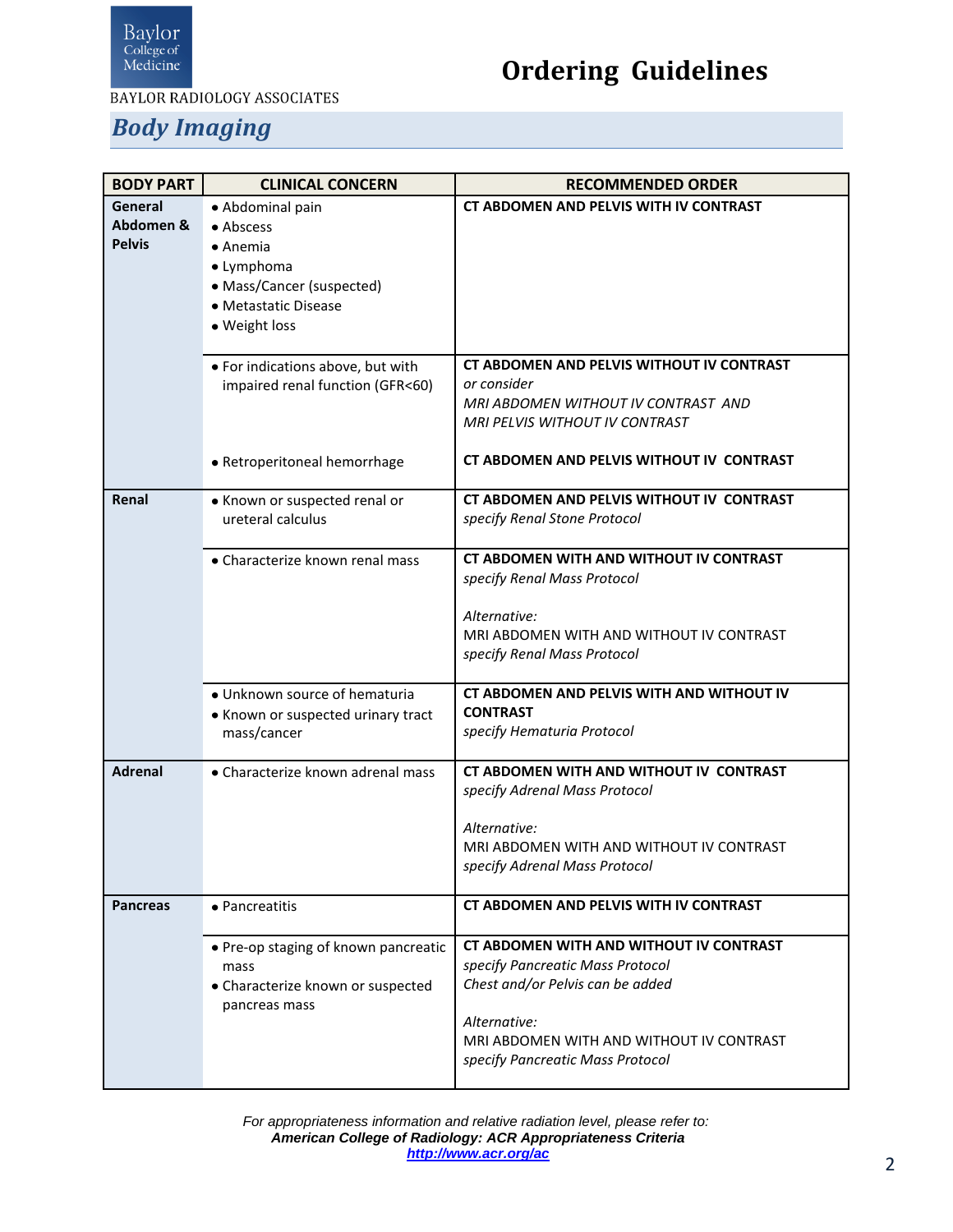

# **Ordering Guidelines**

#### *Body Imaging*

<span id="page-2-1"></span><span id="page-2-0"></span>

| <b>BODY PART</b> | <b>CLINICAL CONCERN</b>                              | <b>RECOMMENDED ORDER</b>                                               |
|------------------|------------------------------------------------------|------------------------------------------------------------------------|
| Liver            | • Cirrhosis                                          | <b>US ABDOMEN COMPLETE</b>                                             |
|                  | • Abnormal LFTs                                      |                                                                        |
|                  | • Characterize known liver mass                      | CT ABDOMEN WITH AND WITHOUT IV CONTRAST                                |
|                  | (detected on prior US or CT)                         | specify Liver Mass Protocol                                            |
|                  |                                                      | Alternative:                                                           |
|                  |                                                      | MRI ABDOMEN WITH AND WITHOUT IV CONTRAST                               |
|                  |                                                      | specify Liver Mass Protocol                                            |
|                  | • Evaluate for liver metastasis in                   | <b>CT ABDOMEN WITH IV CONTRAST</b>                                     |
|                  | patients with known primary<br>cancers that can have | Chest and/or Pelvis can be added                                       |
|                  | hypervascular metastasis, i.e.                       | specify Dual Liver Protocol                                            |
|                  | colon, pancreas, melanoma,                           |                                                                        |
|                  | breast, RCC, neuroendocrine,                         |                                                                        |
|                  | thyroid, GIST                                        |                                                                        |
|                  | • HCC screening                                      | <b>MRI ABDOMEN WITH AND WITHOUT IV CONTRAST</b>                        |
|                  |                                                      | specify Liver Mass Protocol                                            |
|                  |                                                      |                                                                        |
|                  |                                                      | MRI preferred; Alternative:<br>CT ABDOMEN WITH AND WITHOUT IV CONTRAST |
|                  |                                                      | specify Liver Mass Protocol                                            |
|                  |                                                      |                                                                        |
| <b>Bowel</b>     | • Appendicitis                                       | <b>CT ABDOMEN AND PELVIS WITH IV CONTRAST</b>                          |
|                  | • Bowel obstruction/perforation                      |                                                                        |
|                  | • Constipation<br>• Diarrhea                         |                                                                        |
|                  | • Diverticulitis/Colitis                             |                                                                        |
|                  | • GI Bleeding                                        |                                                                        |
|                  | (rectal/upper/lower)                                 |                                                                        |
|                  | $\bullet$ Hernia                                     |                                                                        |
|                  | • Nausea/Vomiting                                    |                                                                        |
|                  | • Chrohn's Disease (known or                         | CT ABDOMEN AND PELVIS ENTEROGRAPHY WITH IV                             |
|                  | suspected)                                           | <b>CONTRAST</b>                                                        |
|                  | • Small bowel mass                                   |                                                                        |
|                  | • Anemia with negative work-up<br>· Malabsorption    |                                                                        |
|                  |                                                      |                                                                        |
|                  | • Appendicitis in pregnant                           | <b>MRI PELVIS WITHOUT IV CONTRAST</b>                                  |
|                  | patient                                              | specify Appendicitis Protocol                                          |
|                  | · Ischemic bowel/mesenteric                          | CTA ABDOMEN AND PELVIS WITH IV CONTRAST                                |
|                  | ischemia (known or suspected)                        |                                                                        |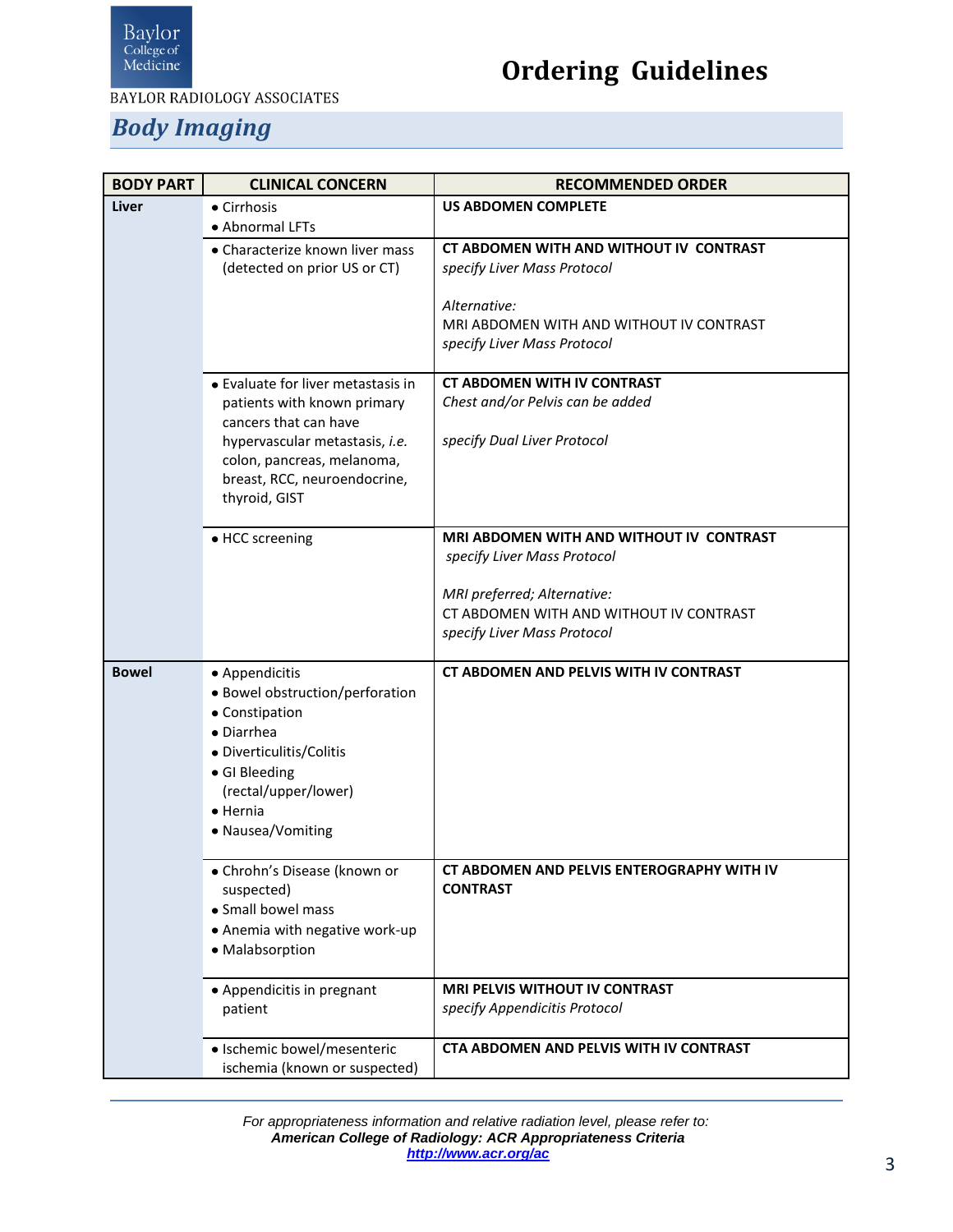

# **Ordering Guidelines**

#### *Body Imaging*

<span id="page-3-1"></span><span id="page-3-0"></span>

| <b>BODY PART</b> | <b>CLINICAL CONCERN</b>                                                                                                                                                                                        | <b>RECOMMENDED ORDER</b>                                                                                                                                                                                                                                                                                                                                   |
|------------------|----------------------------------------------------------------------------------------------------------------------------------------------------------------------------------------------------------------|------------------------------------------------------------------------------------------------------------------------------------------------------------------------------------------------------------------------------------------------------------------------------------------------------------------------------------------------------------|
| <b>Biliary</b>   | • Right upper quadrant pain<br>• Cholelithiasis                                                                                                                                                                | <b>US RIGHT UPPER QUADRANT</b>                                                                                                                                                                                                                                                                                                                             |
|                  | · Biliary or pancreatic duct<br>pathology<br>· Unknown cause of dilated<br>ducts                                                                                                                               | MRI ABDOMEN WITH AND WITHOUT IV CONTRAST WITH<br><b>MRCP</b>                                                                                                                                                                                                                                                                                               |
|                  | • Evaluation of ductal system<br>without concern for<br>malignancy, i.e. evaluation for<br>pancreatic divisum, stone or<br>other duct anomalies                                                                | MRI ABDOMEN WITHOUT IV CONTRAST WITH MRCP                                                                                                                                                                                                                                                                                                                  |
|                  | • Gallbladder mass                                                                                                                                                                                             | MRI ABDOMEN WITH AND WITHOUT IV CONTRAST                                                                                                                                                                                                                                                                                                                   |
| <b>Pelvis</b>    | Initial evaluation for:<br>• Female pelvic pain<br>• Abnormal vaginal bleeding<br>• Suspected uterine or ovarian<br>mass<br>• Suspected tubo-ovarian<br>abscess                                                | US TRANSABDOMINAL AND/OR TRANSVAGINAL PELVIC<br>*for suspected ovarian torsion, ADD DUPLEX EVALUATION<br>BOTH transabdominal and transvaginal approaches are the<br>preferred exam. Transabdominal view provides a larger view<br>of the pelvis to evaluate for possible mass that could be<br>missed on more focused transvaginal view. Transvaginal view |
|                  | • Ovarian torsion*                                                                                                                                                                                             | provides greater focused detail, including of the ovaries and<br>endometrium.                                                                                                                                                                                                                                                                              |
|                  | • Uterine or ovarian mass<br>• Gynecologic cancer<br>Diagnosis/Staging/Restaging<br>• Pre/post fibroid embolization<br>· Adenomyosis<br>· Congenital gynecologic or<br>urologic anomaly<br>• Known pelvic mass | MRI PELVIS WITH AND WITHOUT IV CONTRAST                                                                                                                                                                                                                                                                                                                    |
|                  | · Pelvic pain (non-specified)<br>• Abscess                                                                                                                                                                     | <b>CT PELVIS WITH IV CONTRAST</b>                                                                                                                                                                                                                                                                                                                          |
|                  | • Infection<br>• Pelvic abscess/fistula                                                                                                                                                                        | Alternative:<br>MRI PELVIS WITH AND WITHOUT IV CONTRAST                                                                                                                                                                                                                                                                                                    |
|                  | • Prostate cancer (known)                                                                                                                                                                                      | <b>MRI PELVIS WITHOUT IV CONTRAST</b>                                                                                                                                                                                                                                                                                                                      |
| <b>Trauma</b>    | $\bullet$ Fall<br>• Gun shot wound<br>$\bullet$ Stab wound<br>· Motor vehicle collision                                                                                                                        | CT ABDOMEN AND PELVIS WITH IV CONTRAST                                                                                                                                                                                                                                                                                                                     |

 *Updated 07/2014*

<span id="page-3-2"></span>*For impaired renal function (GFR<30), a non-contrast MRI is usually more helpful than a non-contrast CT For iodinated CT contrast allergy, an MRI with IV contrast can usually be performed*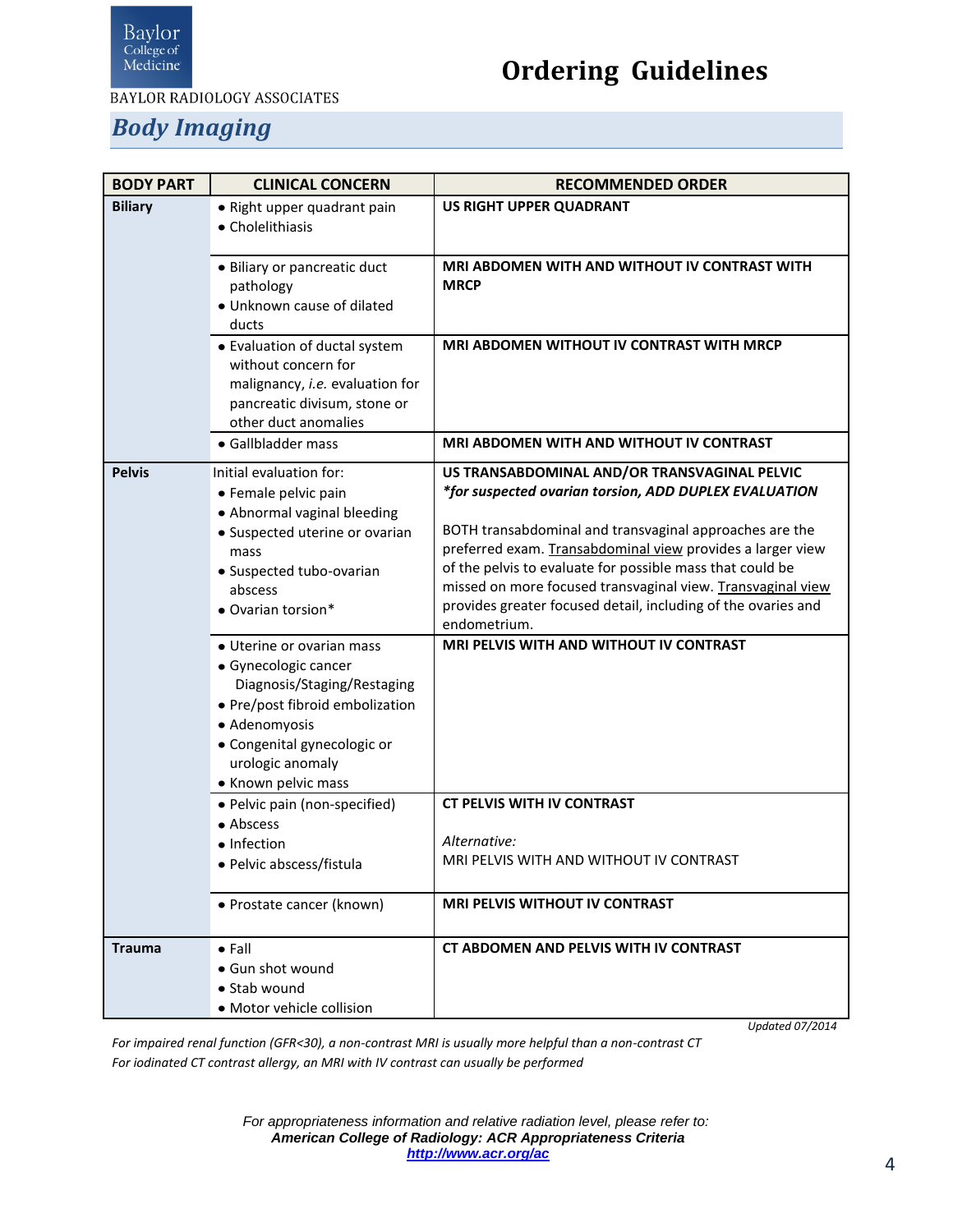

# **Ordering Guidelines**

#### *Chest Imaging*

<span id="page-4-2"></span><span id="page-4-1"></span><span id="page-4-0"></span>

| <b>BODY PART</b> | <b>CLINICAL CONCERN</b>                        | <b>RECOMMENDED ORDER</b>                      |
|------------------|------------------------------------------------|-----------------------------------------------|
| <b>Nodule</b>    | • Lung nodule initial evaluation and follow-up | CT CHEST LOW DOSE NODULE WITHOUT IV CONTRAST  |
|                  | • Lung Cancer Screening (For patients          |                                               |
|                  | between ages 55 to 80 years who have a 30      |                                               |
|                  | pack-year smoking history and currently        |                                               |
|                  | smoke or have quit within the past 15 yrs)     |                                               |
| General          | · Pneumonia                                    | <b>CT CHEST WITHOUT IV CONTRAST</b>           |
| <b>Chest</b>     | · Dyspnea                                      |                                               |
|                  | • Chest pain                                   |                                               |
|                  | • Cough                                        |                                               |
|                  | • Fever                                        |                                               |
|                  | • Pneumothorax                                 |                                               |
|                  | • Evaluation for thoracic metastases in        |                                               |
|                  | patient with extrathoracic malignancy          |                                               |
|                  | • Follow-up chest tube for pneumothorax        |                                               |
|                  |                                                |                                               |
|                  |                                                | <b>CT CHEST WITH IV CONTRAST</b>              |
|                  | • Lymphadenopathy                              |                                               |
|                  | • Hilar mass                                   |                                               |
|                  | • Lung cancer                                  |                                               |
|                  | • Hemoptysis<br>• Pleural effusion             |                                               |
|                  |                                                |                                               |
|                  | · Interstitial lung disease                    | CT CHEST HIGH RESOLUTION WITHOUT IV CONTRAST  |
|                  | • Fibrosis                                     |                                               |
|                  | • Pulmonary hypertension                       | OR                                            |
|                  |                                                | if IV contrast needed for other reasons:      |
|                  |                                                | CT CHEST HIGH RESOLUTION WITH IV CONTRAST     |
| Pulmonary        | • Pulmonary Embolism                           | <b>CTA CHEST PULMONARY EMBOLISM WITH IV</b>   |
| <b>Arteries</b>  | $\bullet$ DVT                                  | <b>CONTRAST</b>                               |
|                  | • Elevated D-dimer                             |                                               |
|                  | · Pleuritic chest pain                         |                                               |
|                  | $\bullet$ AVM                                  |                                               |
| Airway           | • Tracheal stenosis                            | CT NECK AND CHEST WITHOUT IV CONTRAST (AIRWAY |
|                  | · Tracheobronchomalacia                        | PROTOCOL)                                     |
|                  |                                                |                                               |

<span id="page-4-3"></span>*Updated 07/2014*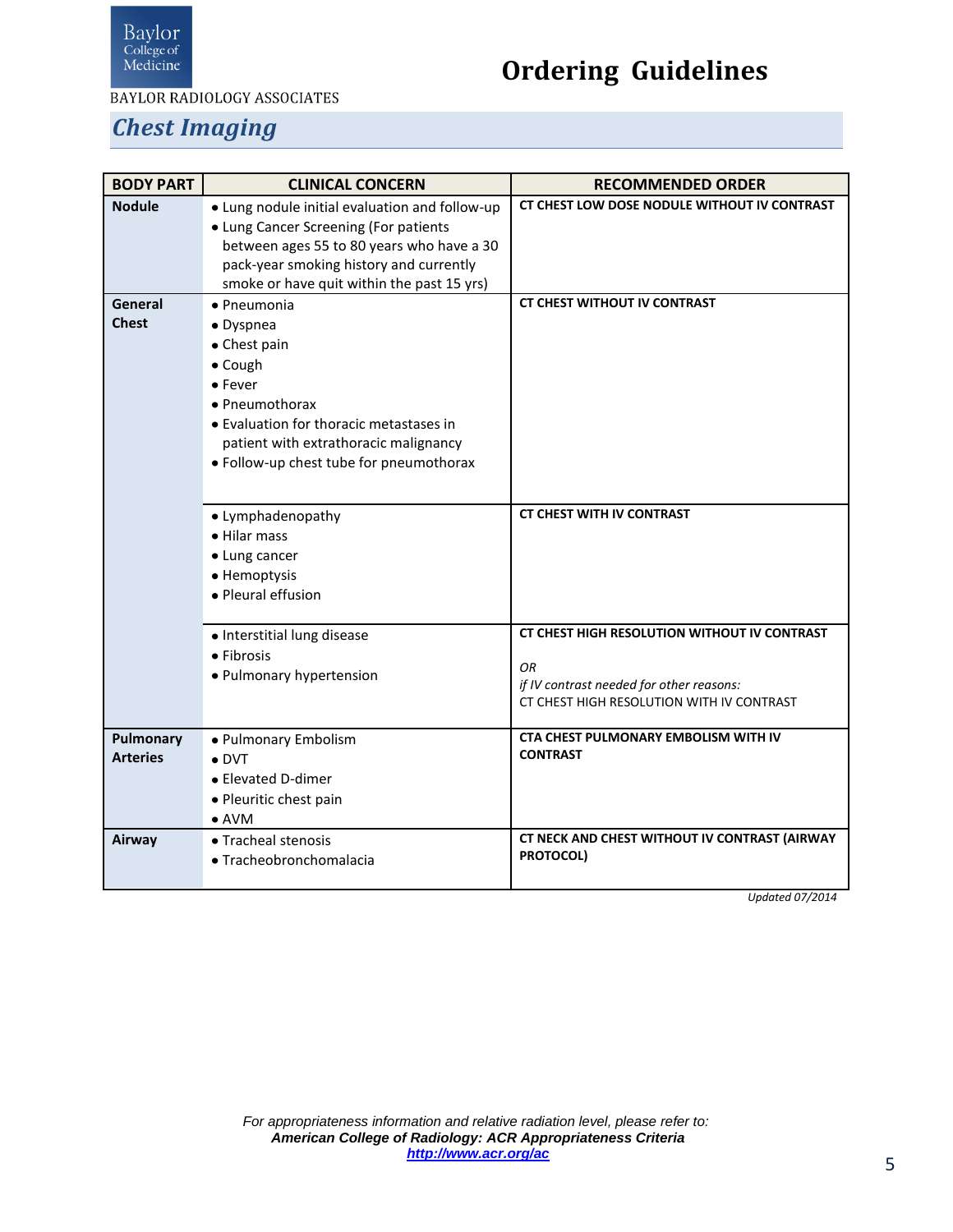

**BAYLOR RADIOLOGY ASSOCIATES** 

#### *Musculoskeletal Imaging*

<span id="page-5-0"></span>

| <b>BODY PART</b> | <b>CLINICAL CONCERN</b>                                                                                                                                                                                    | <b>RECOMMENDED ORDER</b>                                                                                                                                                                                                                                                                                                                                                                                                |
|------------------|------------------------------------------------------------------------------------------------------------------------------------------------------------------------------------------------------------|-------------------------------------------------------------------------------------------------------------------------------------------------------------------------------------------------------------------------------------------------------------------------------------------------------------------------------------------------------------------------------------------------------------------------|
| Joint            | • Known intra-articular<br>fracture<br>• Known peri-articular<br>fracture<br>$\circ$ Surgical planning<br>and/or classification                                                                            | CT (SPECIFY JOINT) (RIGHT/LEFT) WITHOUT IV CONTRAST<br>i.e. shoulder, elbow, wrist, hand, hip, knee, ankle, forefoot,<br>midfoot or hindfoot<br>Alternative:<br>MRI (SPECIFY JOINT) (RIGHT/LEFT) WITHOUT IV CONTRAST<br>Consider MRI for patients with osteopenia, osteoporosis or<br>suspected radiographically occult fracture                                                                                        |
|                  | $\bullet$ Pain<br>· Internal derangement<br>o Ligament tear<br>o Meniscal tear<br>• Rotator cuff tear<br>· Osteochondral lesion                                                                            | MRI (SPECIFY JOINT) (RIGHT/LEFT) WITHOUT IV CONTRAST<br>i.e. shoulder, elbow, wrist, hand, finger, hip, knee, ankle,<br>forefoot, midfoot or hindfoot<br>Alternative:<br>CT (SPECIFY JOINT) (RIGHT/LEFT) ARTHROGRAM WITH IV<br><b>CONTRAST</b><br>i.e. shoulder, elbow, wrist, hip, knee, ankle<br>$\bullet$<br>Specify MRI contraindication in history<br>٠                                                            |
|                  | • Inflammatory arthritis<br>• Septic joint                                                                                                                                                                 | MRI (SPECIFY JOINT) (RIGHT/LEFT) WITH AND WITHOUT IV<br><b>CONTRAST</b><br>i.e. shoulder, elbow, wrist, hand, finger, hip, knee, ankle,<br>$\bullet$<br>forefoot, midfoot or hindfoot<br>Alternative:<br>CT (SPECIFY JOINT) (RIGHT/LEFT) WITH IV CONTRAST<br>i.e. shoulder, elbow, wrist, hand, hip, knee, ankle, forefoot,<br>$\bullet$<br>midfoot or hindfoot<br>Specify MRI contraindication in history<br>$\bullet$ |
|                  | • Characterization of a<br>known labral tear<br>· Post-menisectomy knee<br>meniscus evaluation<br>• Characterization of a<br>known osteochondral<br>lesion to further assess<br>fragment stability ("OCD") | MRI (SPECIFY JOINT) (RIGHT/LEFT) ARTHROGRAM WITH IV<br><b>CONTRAST</b><br>i.e. shoulder, elbow, wrist, hip, knee, ankle<br>Alternative:<br>CT (SPECIFY JOINT) (RIGHT/LEFT) ARTHROGRAM WITH IV<br><b>CONTRAST</b><br>i.e. shoulder, elbow, wrist, hip, knee, ankle<br>٠<br>Specify MRI contraindication in history<br>$\bullet$                                                                                          |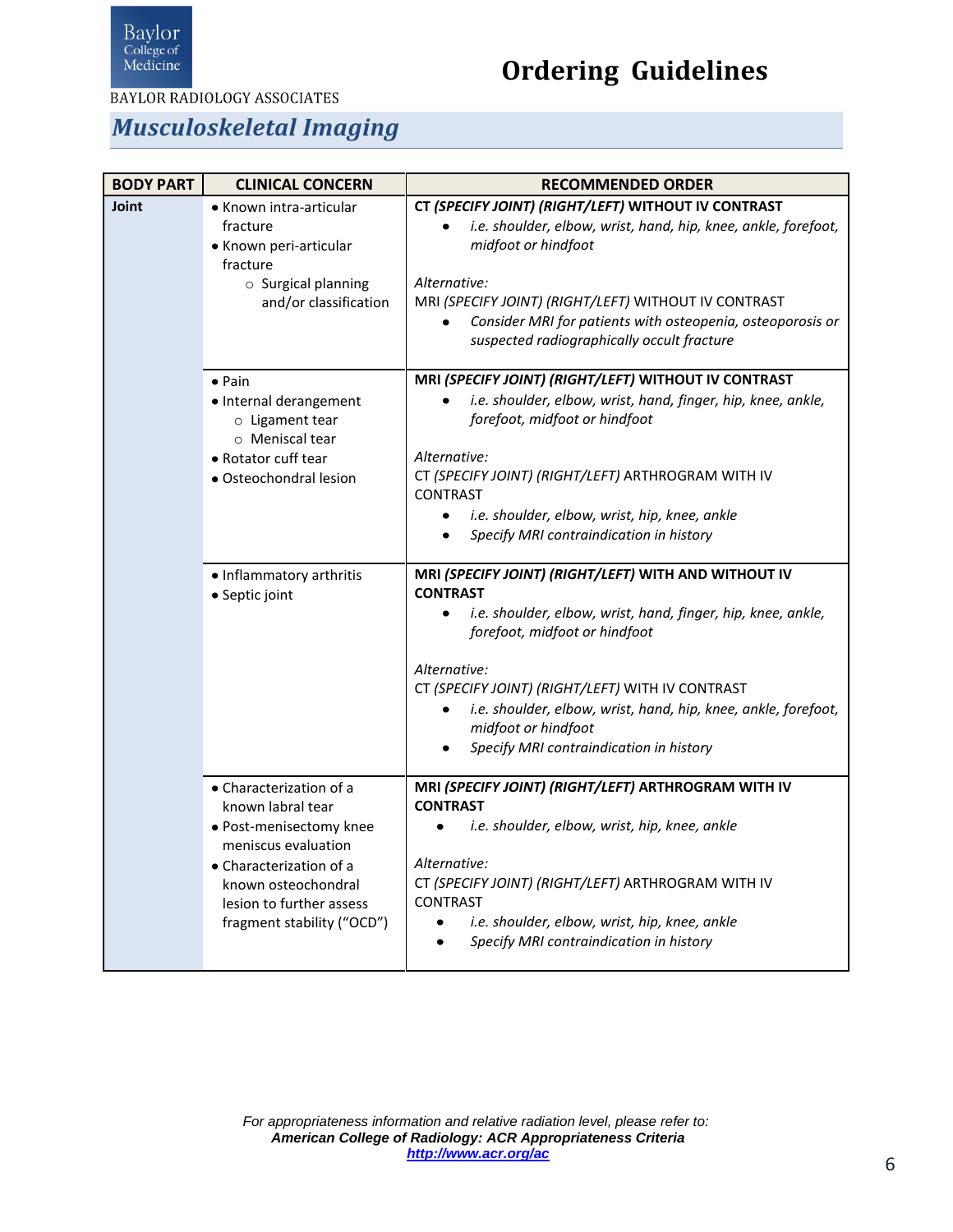

**BAYLOR RADIOLOGY ASSOCIATES** 

#### *Musculoskeletal Imaging*

<span id="page-6-0"></span>

| <b>BODY PART</b>             | <b>CLINICAL CONCERN</b>                                                                                                                            | <b>RECOMMENDED ORDER</b>                                                                                                                                                                                                                                                                                                                                                                                                                                                                 |
|------------------------------|----------------------------------------------------------------------------------------------------------------------------------------------------|------------------------------------------------------------------------------------------------------------------------------------------------------------------------------------------------------------------------------------------------------------------------------------------------------------------------------------------------------------------------------------------------------------------------------------------------------------------------------------------|
| Bone:<br><b>Long Bone</b>    | • Characterization of a<br>known fracture<br>$\circ$ Surgical planning<br>and/or classification<br>· Non-union<br>• Malunion<br>· Malalignment     | CT (SPECIFY BONE) (RIGHT/LEFT) WITHOUT IV CONTRAST<br>i.e. humerus, radius/ulna, femur or tibia/fibula<br>Alternative:<br>MRI (SPECIFY BONE) (RIGHT/LEFT) WITHOUT IV CONTRAST<br>Consider MRI for patient with osteopenia, osteoporosis or<br>$\bullet$<br>suspected radiographically occult fracture                                                                                                                                                                                    |
| <b>Pelvis</b>                | · Pain, Trauma<br>• Fracture characterization<br>$\circ$ Surgical planning<br>and/or classification<br>• Non-union<br>• Malunion<br>• Malalignment | <b>CT PELVIS WITHOUT IV CONTRAST</b><br>Specify musculoskeletal pain, fracture or other MSK<br>$\bullet$<br>indication<br>Alternative:<br><b>MRI PELVIS WITHOUT IV CONTRAST</b><br>Specify musculoskeletal pain, fracture or other MSK<br>$\bullet$<br>indication<br>Consider MRI for patient with osteopenia, osteoporosis or<br>٠<br>suspected radiographically occult fracture                                                                                                        |
| Primary<br><b>Bone Tumor</b> | • Characterization<br>• Marrow involvement<br>• Soft tissue involvement                                                                            | MRI (SPECIFY BONE) (RIGHT/LEFT) WITH AND WITHOUT IV<br><b>CONTRAST</b><br>i.e. humerus, radius/ulna, femur or tibia/fibula<br>$\bullet$<br>i.e. shoulder, elbow, wrist, hand, hip, knee, ankle, foot<br>$\bullet$<br>Alternative:<br>CT (SPECIFY BONE) (RIGHT/LEFT) WITH AND WITHOUT IV<br><b>CONTRAST</b><br>i.e. humerus, radius/ulna, femur or tibia/fibula<br>$\bullet$<br>i.e. shoulder, elbow, wrist, hand, hip, knee, ankle, foot<br>٠<br>Specify MRI contraindication in history |
|                              | • Cortical involvement<br>· Pathologic fracture<br>characterization                                                                                | CT (SPECIFY BONE) (RIGHT/LEFT) WITH IV CONTRAST<br>i.e. humerus, radius/ulna, femur or tibia/fibula<br>$\bullet$<br>i.e. shoulder, elbow, wrist, hand, hip, knee, ankle, foot<br>$\bullet$                                                                                                                                                                                                                                                                                               |
| <b>Bone</b><br><b>Marrow</b> | • Lytic Metastasis<br>o <i>i.e.</i> Renal cell carcinoma<br>· Multiple myeloma                                                                     | <b>MRI BONE SURVEY WITHOUT IV CONTRAST</b><br>specify Bone Marrow Survey                                                                                                                                                                                                                                                                                                                                                                                                                 |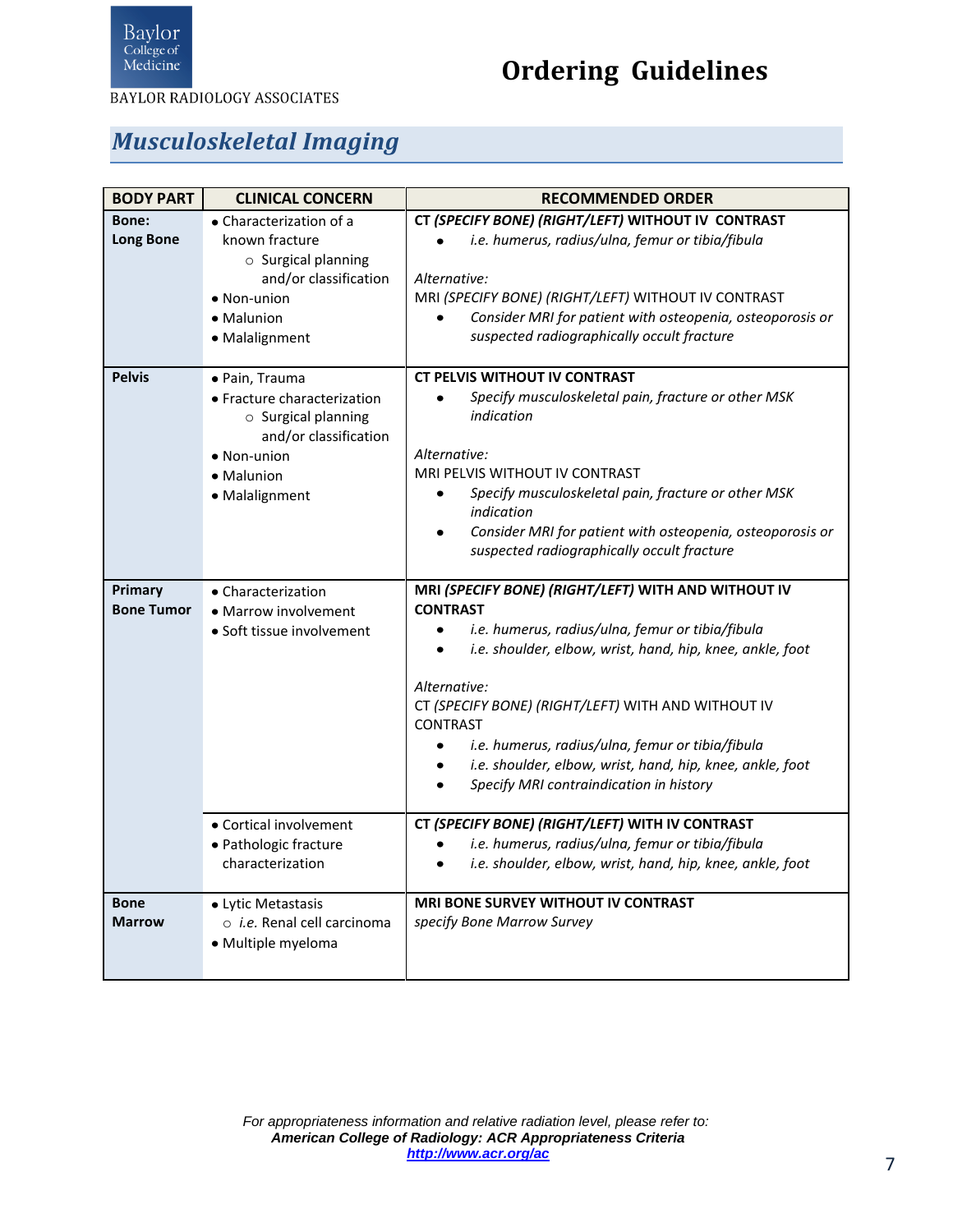

**BAYLOR RADIOLOGY ASSOCIATES** 

#### *Musculoskeletal Imaging*

<span id="page-7-0"></span>

| <b>BODY PART</b>                | <b>CLINICAL CONCERN</b>                                    | <b>RECOMMENDED ORDER</b>                                                                                                                                                                                                                                                                                                                                                                                                                                                                            |
|---------------------------------|------------------------------------------------------------|-----------------------------------------------------------------------------------------------------------------------------------------------------------------------------------------------------------------------------------------------------------------------------------------------------------------------------------------------------------------------------------------------------------------------------------------------------------------------------------------------------|
| <b>Bone</b><br><b>Infection</b> | • Osteomyelitis                                            | MRI (SPECIFY BODY PART) (RIGHT/LEFT) WITH AND WITHOUT IV<br><b>CONTRAST</b><br>i.e. humerus, radius/ulna, femur or tibia/fibula<br>i.e. shoulder, elbow, wrist, hand, hip, knee, ankle, forefoot,<br>$\bullet$<br>midfoot, hindfoot<br>Alternative:<br>MRI (SPECIFY BODY PART) (RIGHT/LEFT) WITHOUT IV CONTRAST<br>i.e. humerus, radius/ulna, femur or tibia/fibula<br>i.e. shoulder, elbow, wrist, hand, hip, knee, ankle, forefoot,<br>$\bullet$<br>midfoot, hindfoot<br>Specify renal impairment |
| <b>Soft Tissue</b>              | • Abscess<br>• Hematoma<br>$\bullet$ Tumor<br>• Metastasis | MRI (SPECIFY BODY PART) (RIGHT/LEFT) WITH AND WITHOUT IV<br><b>CONTRAST</b><br>i.e. arm, forearm, thigh, leg, pelvis<br>Pelvis – specify musculoskeletal indication<br>Alternative:<br>CT (SPECIFY BODY PART) (RIGHT/LEFT) WITH IV CONTRAST<br>i.e. arm, forearm, thigh, leg, pelvis<br>Pelvis - Specify musculoskeletal indication<br>Hndatod 07/2011                                                                                                                                              |

*Updated 07/2014*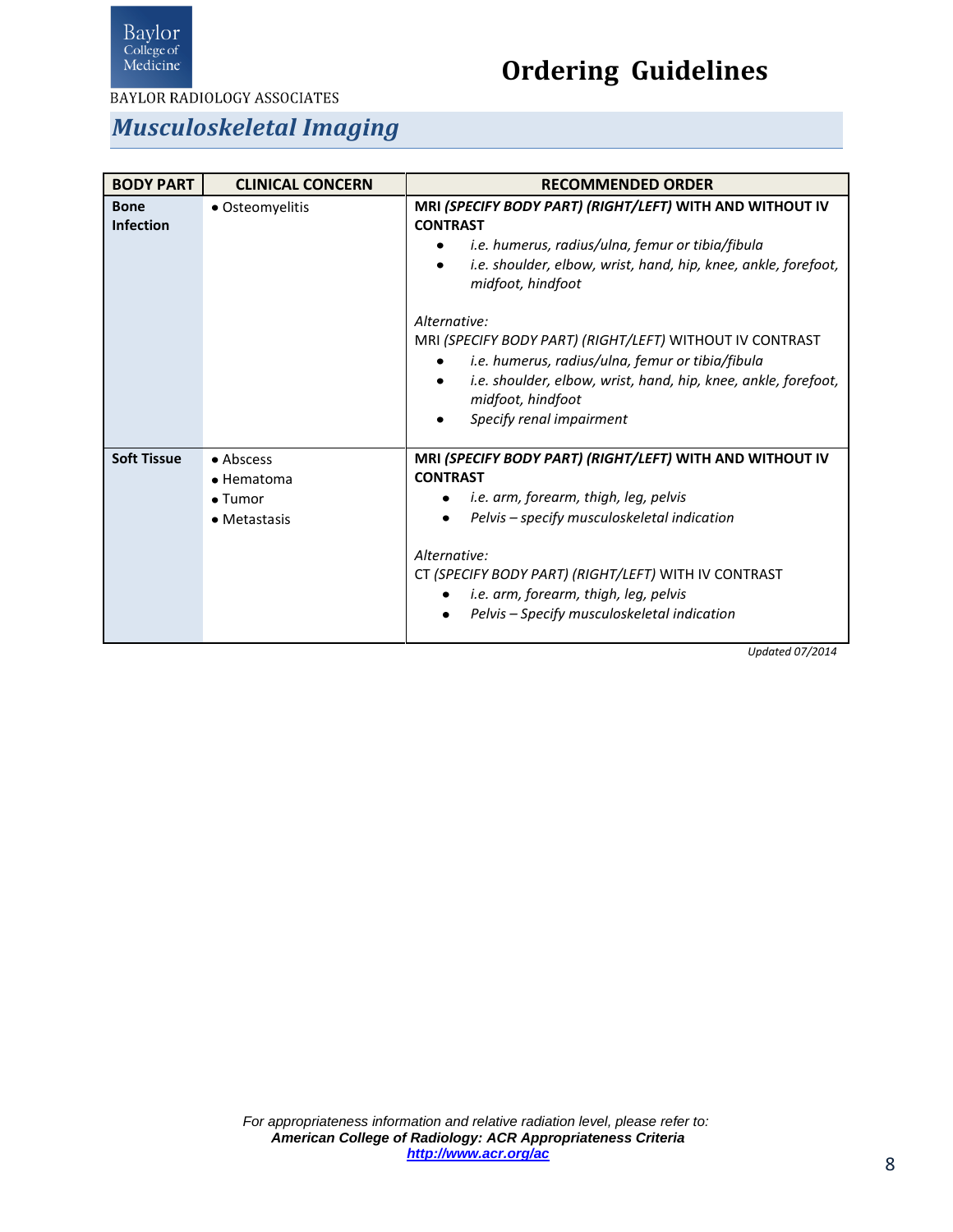

**BAYLOR RADIOLOGY ASSOCIATES** 

#### *Cardiovascular Imaging*

<span id="page-8-3"></span><span id="page-8-2"></span><span id="page-8-1"></span><span id="page-8-0"></span>

| <b>BODY PART</b>               | <b>CLINICAL CONCERN</b>                                                                                                                                                                                         | <b>RECOMMENDED ORDER</b>                                                                                                         |
|--------------------------------|-----------------------------------------------------------------------------------------------------------------------------------------------------------------------------------------------------------------|----------------------------------------------------------------------------------------------------------------------------------|
| Coronary<br><b>Arteries</b>    | • Coronary artery disease evaluation                                                                                                                                                                            | CTA CORONARY ONLY (NO CAL SCORING) WITH IV<br><b>CONTRAST</b>                                                                    |
|                                | • Calcium score                                                                                                                                                                                                 | CT CORONARY CALCIUM SCORING ONLY WITHOUT IV<br><b>CONTRAST</b>                                                                   |
|                                | • Coronary artery disease evaluation and<br>calcium score                                                                                                                                                       | CTA CORONARY WITH CAL EVAL WITH AND WITHOUT IV<br><b>CONTRAST</b>                                                                |
| <b>Thoracic</b><br>Aorta       | . Rule out or follow-up thoracic aorta<br>aneurysm<br>• Atherosclerosis<br>• Penetrating ulcer<br>• Abnormality noted on CXR or Ultrasound<br>• Follow-up surgical graft repair of thoracic<br>aorta (NO STENT) | <b>CTA CHEST WITH IV CONTRAST</b>                                                                                                |
|                                | · Vasculitis, Aortitis                                                                                                                                                                                          | <b>CTA CHEST WITH IV CONTRAST</b><br>(specify: arterial AND delayed phases)                                                      |
|                                | • Thoracic aorta dissection (suspected)                                                                                                                                                                         | CTA CHEST WITH AND WITHOUT IV CONTRAST                                                                                           |
| <b>Abdominal</b><br>Aorta      | . Rule out or follow-up abdominal aorta<br>aneurysm<br>• Atherosclerosis<br>• Penetrating ulcer<br>• Abnormality noted on CXR or Ultrasound                                                                     | CTA ABDOMEN AND PELVIS WITH IV CONTRAST                                                                                          |
|                                | · Vasculitis, Aortitis                                                                                                                                                                                          | CTA ABDOMEN AND PELVIS WITH IV CONTRAST<br>(arterial and delayed phases)                                                         |
| Thoraco-<br>abdominal<br>Aorta | · Thoraco-abdominal aorta dissection<br>(suspected)                                                                                                                                                             | CTA CHEST, ABDOMEN AND PELVIS WITH AND WITHOUT<br><b>IV CONTRAST</b>                                                             |
|                                | . Rule out or follow-up thoraco-abdominal<br>aorta aneurysm                                                                                                                                                     | CTA CHEST, ABDOMEN AND PELVIS WITH IV CONTRAST<br>Alternative:<br>MRA CHEST WITH IV CONTRAST AND MRA ABDOMEN<br>WITH IV CONTRAST |
|                                | · Marfan's Syndrome                                                                                                                                                                                             | MRA CHEST WITH IV CONTRAST AND<br><b>MRA ABDOMEN WITH IV CONTRAST</b>                                                            |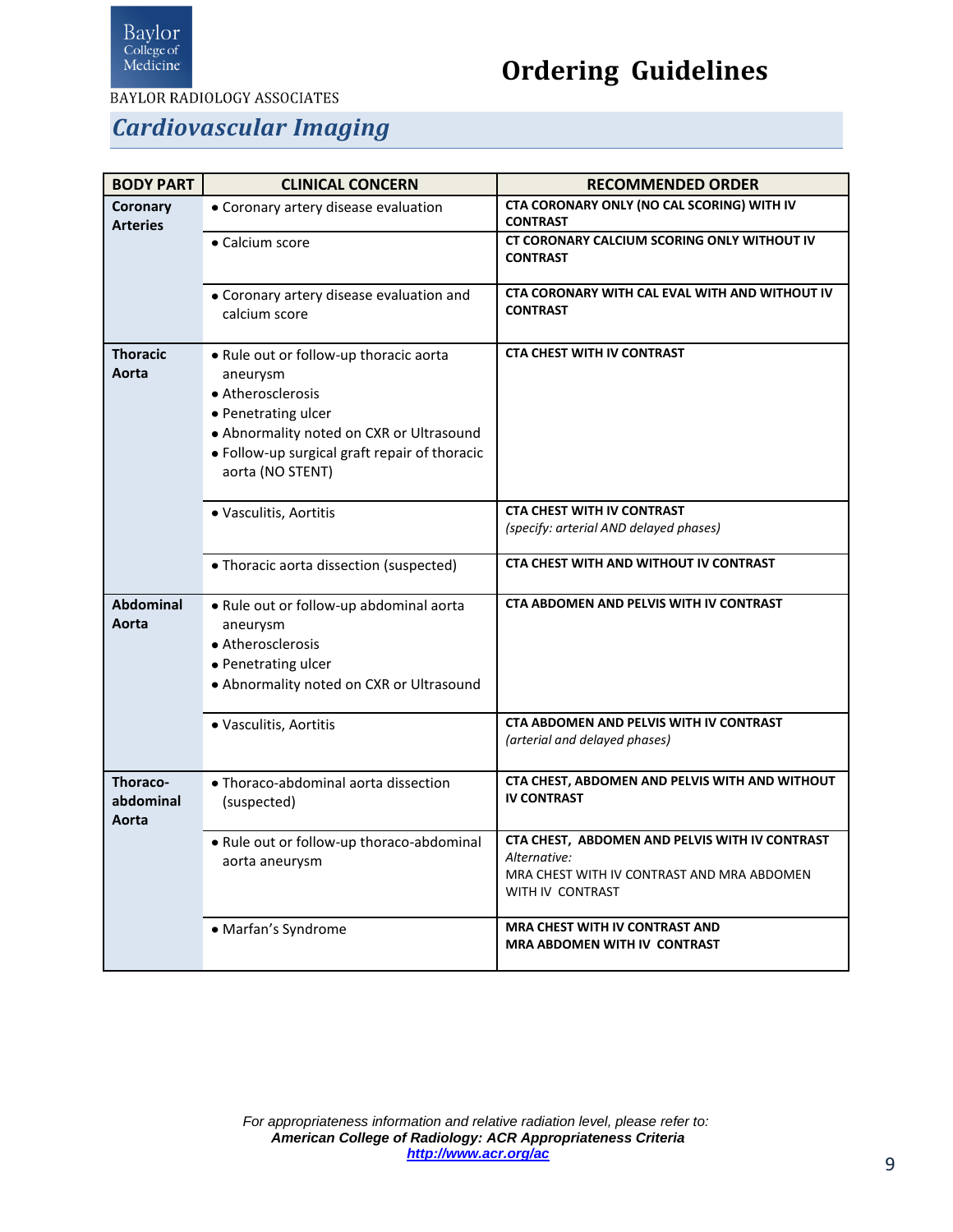

## **Ordering Guidelines**

#### *Cardiovascular Imaging*

<span id="page-9-7"></span><span id="page-9-6"></span><span id="page-9-5"></span><span id="page-9-4"></span><span id="page-9-3"></span><span id="page-9-2"></span><span id="page-9-1"></span><span id="page-9-0"></span>

| <b>BODY PART</b>                         | <b>CLINICAL CONCERN</b>                                                                    | <b>RECOMMENDED ORDER</b>                                                                                                                           |
|------------------------------------------|--------------------------------------------------------------------------------------------|----------------------------------------------------------------------------------------------------------------------------------------------------|
| <b>Stent Graft</b>                       | · Pre-stent graft planning (Endograft,<br>EVAR)                                            | CTA CHEST, ABDOMEN AND PELVIS WITH AND WITHOUT<br><b>IV CONTRAST</b><br>specify Pre-Stent Graft Protocol<br>(choose chest, abdomen and/or pelvis)  |
|                                          | • Post-stent graft follow-up (Endograft,<br>EVAR)                                          | CTA CHEST, ABDOMEN AND PELVIS WITH AND WITHOUT<br><b>IV CONTRAST</b><br>specify Post-Stent Graft Protocol<br>(choose chest, abdomen and/or pelvis) |
| <b>Pulmonary</b><br>Vein                 | • Pumonary veins evaluation pre or post<br>ablation                                        | CT PUMONARY VEINS WITH IV CONTRAST                                                                                                                 |
| Pericardium                              | • Pericardial calcifications<br>• Pre-operative planning                                   | CT CARDIAC PERICARDIAL CONSTRICTION WITH IV<br><b>CONTRAST</b><br>(can be done with or without contrast)                                           |
| Peripheral<br>Vasculature                | • Claudication/pain<br>· Peripheral vascular disease<br>• Cold foot<br>· Ischemia/gangrene | CTA LOWER EXTREMITY (LEFT AND/OR RIGHT) WITH IV<br><b>CONTRAST</b><br>(can include CTA ABD AORTA AND ILIOFEMORAL RUNOFF)                           |
| <b>Renal Artery</b>                      | • Renal artery stenosis                                                                    | CTA ABDOMEN WITH AND WITHOUT IV CONTRAST<br>specify Renal Artery Stenosis Protocol<br>Alternative:<br><b>MRA ABDOMEN WITH IV CONTRAST</b>          |
| <b>Tram Flap</b>                         | • Tram flap reconstruction                                                                 | CTA ABDOMEN PELVIS WITH IV CONTRAST<br>Specify Tram Flap Protocol                                                                                  |
| <b>ALTPF and</b><br><b>Fibular Flaps</b> | • Free anterolateral thigh and fibular flaps<br>reconstruction                             | <b>CTA ABDOMEN PELVIS WITH IV CONTRAST</b><br>CTA LOWER EXTREMITY (LEFT AND RIGHT)<br>Specify ALTPF and Fibula Flap                                |
| <b>Thoracic</b><br><b>Outlet</b>         | • Thoracic outlet syndrome                                                                 | <b>CTA CHEST WITH IV CONTRAST</b><br>specify TOS Protocol<br>Alternative:<br>MRA CHEST WITH IV CONTRAST<br>specify TOS Protocol                    |

*Updated 07/2014*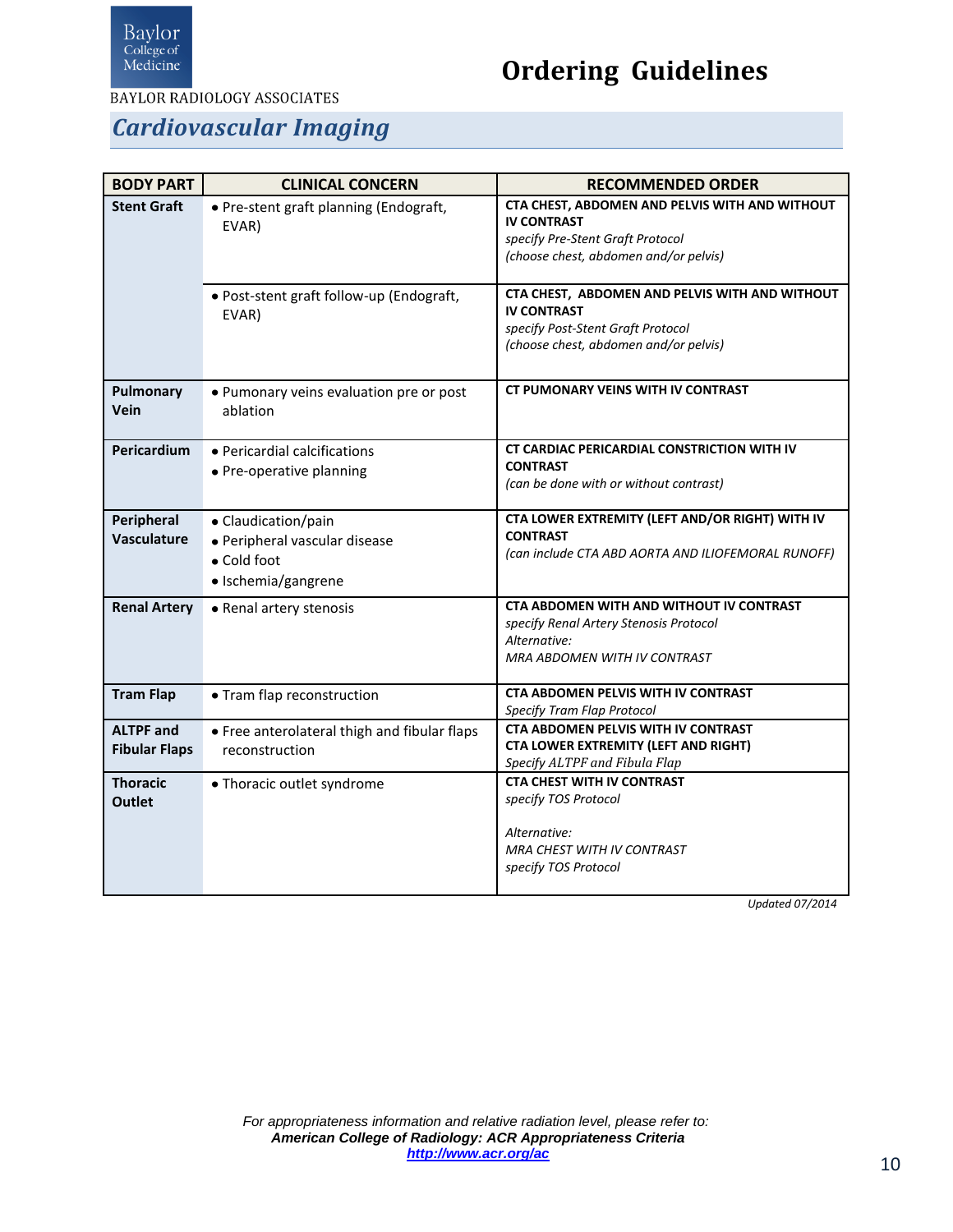

**BAYLOR RADIOLOGY ASSOCIATES** 

#### *Neuroradiology Imaging*

<span id="page-10-1"></span><span id="page-10-0"></span>

| <b>BODY PART</b> | <b>CLINICAL CONCERN</b>                      | <b>RECOMMENDED ORDER</b>                                                                          |
|------------------|----------------------------------------------|---------------------------------------------------------------------------------------------------|
| <b>Brain:</b>    | • Altered mental status                      | <b>CT HEAD WITHOUT IV CONTRAST</b>                                                                |
| Acute            | $\bullet$ Trauma                             |                                                                                                   |
| <b>Symptoms</b>  | · Acute or chronic hydrocephalus             |                                                                                                   |
|                  | • Acute headache                             | <b>CT HEAD WITHOUT IV CONTRAST</b>                                                                |
|                  |                                              | (if focal deficits are present, MRI BRAIN WITH AND                                                |
|                  |                                              | WITHOUT IV may be needed for further evaluation)                                                  |
|                  | • Acute stroke (<6 hr onset/TPA candidate)   | <b>CT HEAD WITHOUT IV CONTRAST</b>                                                                |
|                  | • Acute headache (rule out aneurysm)         | <b>CTA NECK WITH IV CONTRAST</b>                                                                  |
|                  |                                              | <b>CTA HEAD WITH IV CONTRAST</b>                                                                  |
|                  | • Acute stroke (>6 hrs onset/not TPA         | <b>CT HEAD WITHOUT IV CONTRAST</b>                                                                |
|                  | candidate)                                   | (to rule out hemorrhage)                                                                          |
|                  |                                              |                                                                                                   |
|                  | • Acute stroke (Negative head CT)            | <b>MRI BRAIN WITHOUT IV CONTRAST</b>                                                              |
|                  |                                              |                                                                                                   |
|                  | • Acute stroke (Need to evaluate vessels)    | <b>MRA NECK WITH IV CONTRST AND</b>                                                               |
|                  |                                              | <b>MRA HEAD WITH IV CONTRAST</b>                                                                  |
|                  |                                              | <b>MRI BRAIN WITHOUT IV CONTRAST</b>                                                              |
|                  |                                              | If MRI contraindicated:                                                                           |
|                  |                                              | CTA HEAD AND NECK WITH IV CONTRAST                                                                |
|                  |                                              |                                                                                                   |
|                  | • Acute dissection/trauma, rule out arterial | <b>CT HEAD WITHOUT IV CONTRAST</b>                                                                |
|                  | injury                                       | <b>CTA NECK WITH IV CONTRAST</b>                                                                  |
|                  |                                              | <b>CTA HEAD WITH IV CONTRAST</b>                                                                  |
|                  |                                              |                                                                                                   |
|                  | • Acute or chronic dissection (CTA           | <b>MRA NECK WITHOUT IV CONTRAST</b><br>Specify Dissection protocol with axial T1 pre with fat sat |
|                  | negative)                                    | <b>MRI BRAIN WITHOUT IV CONTRAST</b>                                                              |
|                  |                                              |                                                                                                   |
| <b>Brain</b>     | • CNS Infection                              | <b>MRI BRAIN WITH AND WITHOUT IV CONTRAST</b>                                                     |
| General          | • Brain tumor                                |                                                                                                   |
|                  | • Metastasis                                 | If MRI contraindicated:                                                                           |
|                  | • Vasculitis                                 | CT HEAD WITH AND WITHOUT IV CONTRAST                                                              |
|                  | $\bullet$ Seizure                            |                                                                                                   |
|                  | • Chronic headaches                          |                                                                                                   |
|                  | • Dural sinus thrombosis                     | MRI BRAIN WITH AND WITHOUT IV CONTRAST                                                            |
|                  | • Pseudotumor cerebri                        | MRV HEAD WITH AND WITHOUT IV CONTRAST                                                             |
|                  |                                              |                                                                                                   |
|                  |                                              | If MRI contraindicated:                                                                           |
|                  |                                              | CT BRAIN WITHOUT IV AND INTRACRANIAL VENOGRAM<br>WITH IV CONTRAST                                 |
|                  |                                              |                                                                                                   |
|                  | • Dementia                                   | <b>MRI BRAIN WITHOUT IV CONTRAST</b>                                                              |
|                  | • Memory loss                                | specify Dementia Protocol                                                                         |
|                  |                                              |                                                                                                   |
|                  | · Trigeminal neuralgia (facial pain)         | MRI BRAIN WITH AND WITHOUT IV CONTRAST                                                            |
|                  |                                              | specify Trigeminal Neuralgia Protocol                                                             |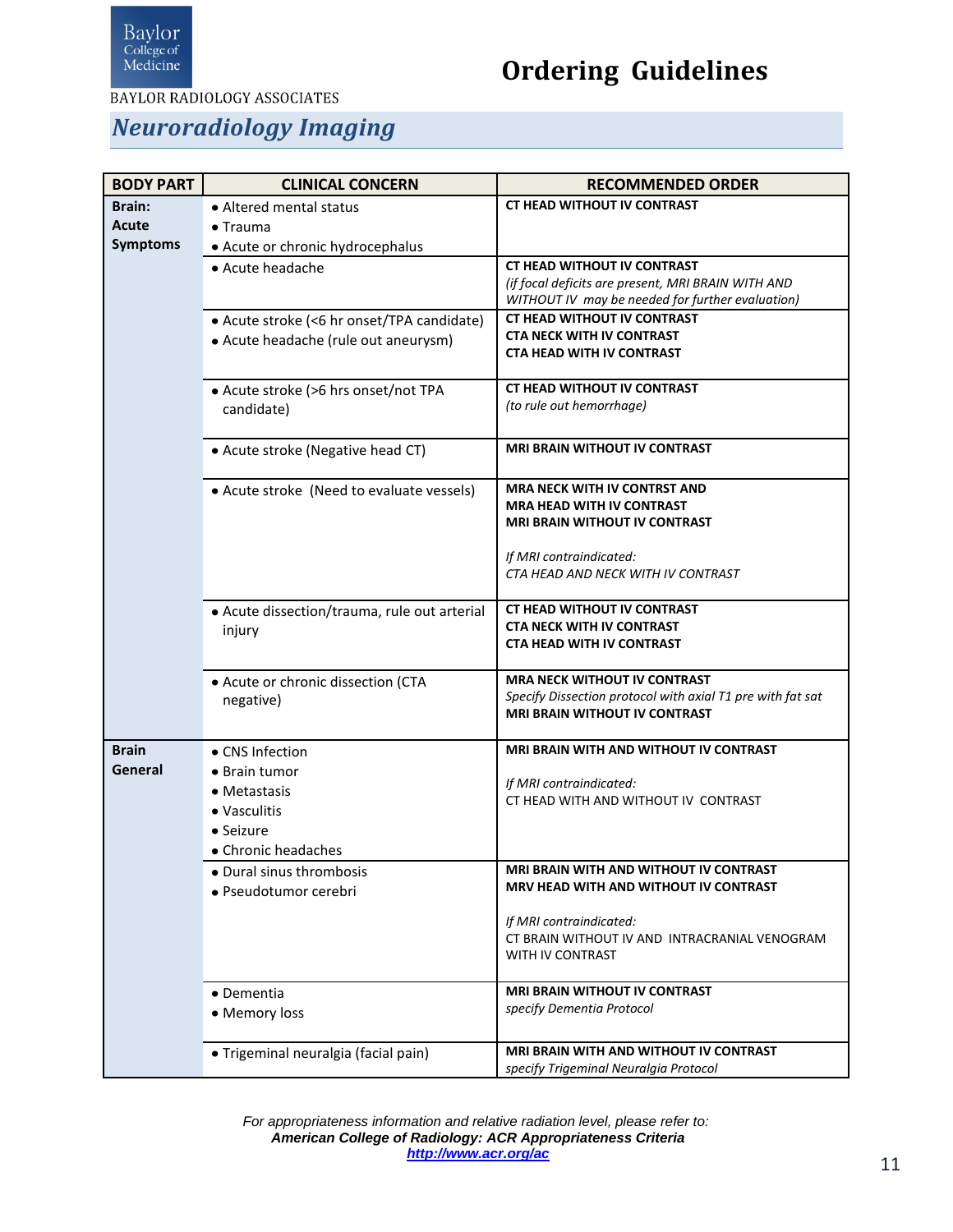

**BAYLOR RADIOLOGY ASSOCIATES** 

#### *Neuroradiology Imaging*

<span id="page-11-3"></span><span id="page-11-2"></span><span id="page-11-1"></span><span id="page-11-0"></span>

| <b>BODY PART</b> | <b>CLINICAL CONCERN</b>                  | <b>RECOMMENDED ORDER</b>                             |
|------------------|------------------------------------------|------------------------------------------------------|
| <b>Multiple</b>  | • Rule out Multiple Sclerosis            | <b>MRI BRAIN WITH AND WITHOUT IV CONTRAST</b>        |
| <b>Sclerosis</b> |                                          | specify MS Protocol                                  |
|                  |                                          | MRI BRAIN WITH AND WITHOUT IV CONTRAST               |
|                  | • Multiple Sclerosis with optic symptoms | specify MS Protocol                                  |
|                  |                                          | MRI ORBITS ONLY WITH AND WITHOUT IV CONTRAST         |
|                  | • Multiple Sclerosis with Spine symptoms | MRI BRAIN WITH AND WITHOUT IV CONTRAST               |
|                  |                                          | specify MS Protocol                                  |
|                  |                                          | MRI CERVICAL SPINE WITH IV CONTRAST                  |
|                  |                                          | <b>MRI THORACIC SPINE WITH IV CONTRAST</b>           |
| <b>Internal</b>  | • Sensorineural hearing loss             | MRI BRAIN WITH AND WITHOUT IV CONTRAST               |
| <b>Auditory</b>  | • Vertigo                                | specify IAC protocol                                 |
| Canal            | • IAC or CPA pathology                   |                                                      |
|                  | • Facial weakness (Bell's Palsy)         |                                                      |
|                  | • Hemi-facial spasm                      |                                                      |
|                  |                                          |                                                      |
| Pituitary        | · Micro or macro pituitary adenoma       | <b>MRI PITUITARY WITH AND WITHOUT IV CONTRAST</b>    |
|                  | • Pituitary insufficiency                |                                                      |
|                  | · Diabetes insipidus                     |                                                      |
|                  | • Precocious puberty                     |                                                      |
|                  |                                          |                                                      |
| <b>Orbits</b>    | $\bullet$ Trauma                         | <b>CT ORBITS WITHOUT IV CONTRAST</b>                 |
|                  | $\bullet$ Fracture                       |                                                      |
|                  | • Hemorrhage                             |                                                      |
|                  | • Retinal detachment                     |                                                      |
|                  | Foreign body                             |                                                      |
|                  | • Thyroid orbitopathy (Grave's)          | <b>CT ORBITS WITH IV CONTRAST</b>                    |
|                  |                                          |                                                      |
|                  |                                          | If concern for compression of optic nerves in apex:  |
|                  |                                          | <b>MRI ORBITS ONLY WITHOUT IV CONTRAST</b>           |
|                  | • Infection                              | <b>CT ORBITS WITH IV CONTRAST</b>                    |
|                  | • Vascular (CC fistula/Varix)            |                                                      |
|                  |                                          | if concern for intracranial extension                |
|                  |                                          | <b>MRI ORBITS ONLY WITH IV CONTRAST</b>              |
|                  | • Sarcoidosis                            | <b>MRI ORBITS ONLY WITH AND WITHOUT IV CONTRAST</b>  |
|                  | • Pseudotumor                            |                                                      |
|                  | • Intraconal/Extraconal Masses           |                                                      |
|                  | · Ocular or Melanoma Metastases          |                                                      |
|                  |                                          |                                                      |
|                  | • Optic Nerve/Neuritis                   | MRI ORBITS ONLY WITH AND WITHOUT IV CONTRAST         |
|                  |                                          | if Multiple Sclerosis is suspected, consider adding: |
|                  |                                          | MRI BRAIN WITH AND WITHOUT IV CONTRAST               |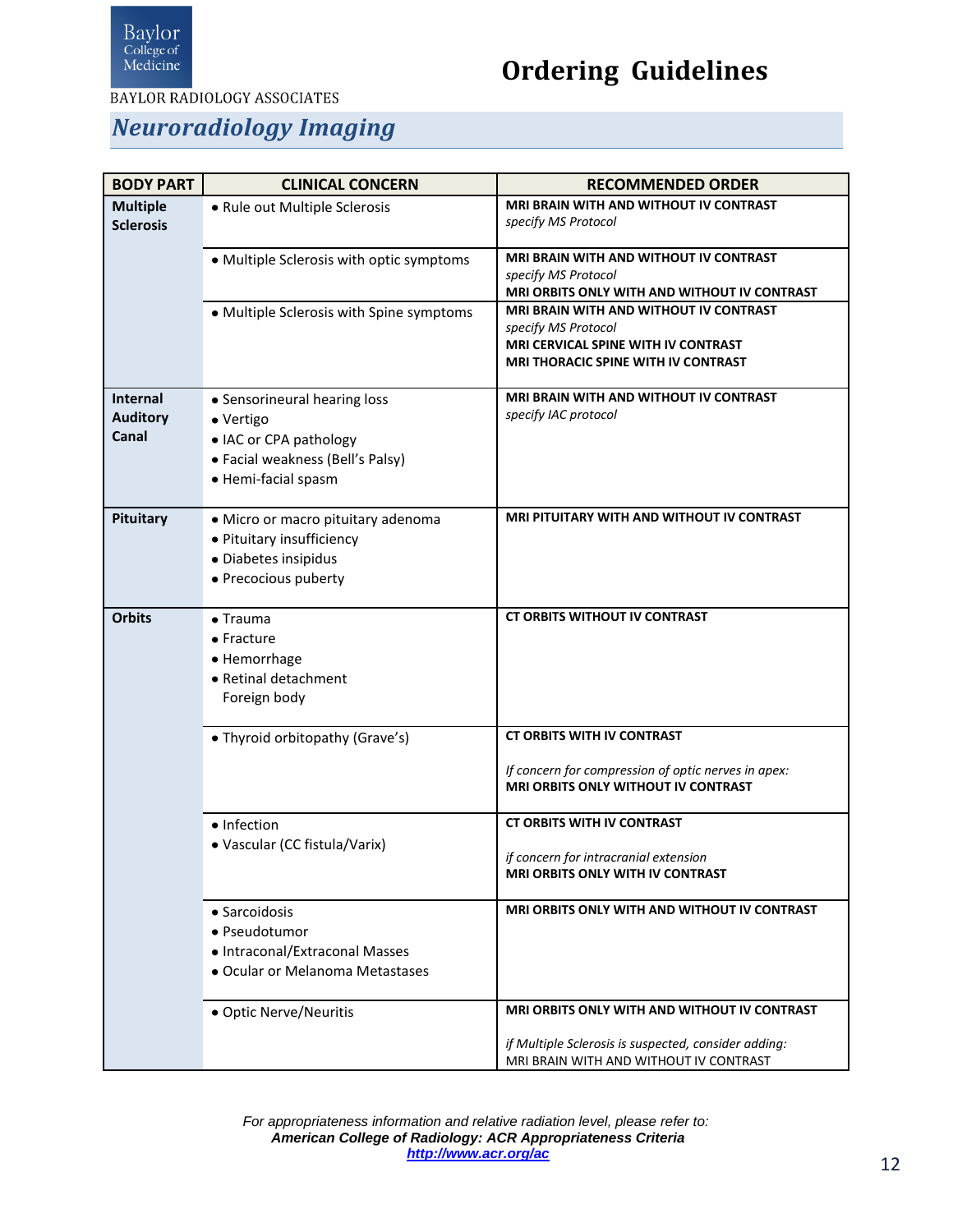

**BAYLOR RADIOLOGY ASSOCIATES** 

#### *Neuroradiology Imaging*

<span id="page-12-2"></span><span id="page-12-1"></span><span id="page-12-0"></span>

| <b>BODY PART</b>     | <b>CLINICAL CONCERN</b>               | <b>RECOMMENDED ORDER</b>                                                                                                |
|----------------------|---------------------------------------|-------------------------------------------------------------------------------------------------------------------------|
| <b>Maxillofacial</b> | $\bullet$ Facial trauma               | CT MAXILLOFACIAL WITHOUT IV CONTRAST                                                                                    |
|                      | • Foreign Bodies                      |                                                                                                                         |
|                      | • Sinusitis                           | <b>CT SINUS WITHOUT IV CONTRAST</b>                                                                                     |
|                      | • Facial Infection                    | <b>CT MAXILLOFACIAL WITH IV CONTRAST</b>                                                                                |
|                      | • Mass/neoplasm                       |                                                                                                                         |
|                      |                                       | if intracranial extension of tumor or infection is suspected<br>or need to evaluate soft tissues or sinuses:            |
|                      |                                       | MRI FACE ONLY WITH IV CONTRAST                                                                                          |
| <b>Parotid</b>       | • Parotid mass                        | <b>CT NECK WITH IV CONTRAST</b>                                                                                         |
|                      |                                       | Alternative:                                                                                                            |
|                      |                                       | MRI FACE ONLY WITH AND WITHOUT IV CONTRAST                                                                              |
| <b>Neck</b>          | • Infection                           | <b>CT NECK WITH IV CONTRAST</b>                                                                                         |
|                      | • Palpable mass                       |                                                                                                                         |
|                      | • Lymphadenopathy                     | For Nasopharynx and/or to evaluate for perineural spread:<br>MRI SKULL BASE WITH AND WITHOUT IV CONTRAST                |
|                      | • Cranial nerve palsies 1, 3-12       |                                                                                                                         |
|                      | • Sialoadenitis                       |                                                                                                                         |
|                      | • Thyroid pre-op goiter               |                                                                                                                         |
|                      | • Pre-op known thyroid cancer         | Note: The use of iodinated contrast will result in a delay in<br>the ability to use radioactive iodine for diagnosis or |
|                      |                                       | treatment of thyroid cancer, but is helpful for evaluation                                                              |
|                      |                                       | of nodal metastasis.                                                                                                    |
|                      | • Head and Neck cancer                | <b>CT NECK WITH IV CONTRAST</b>                                                                                         |
|                      |                                       | For Nasopharynx only:                                                                                                   |
|                      |                                       | MRI SKULL BASE WITH AND WITHOUT IV CONTRAST                                                                             |
|                      |                                       | Note: MRI skull base may be complementary to evaluate                                                                   |
|                      |                                       | skull base, intracranial extension and/or perineural spread                                                             |
|                      | • Laryngeal trauma                    | CT NECK AND CHEST (AIRWAY PROTOCOL)                                                                                     |
|                      | • Foreign Bodies                      |                                                                                                                         |
|                      | • Known thyroid cancer (with planned  |                                                                                                                         |
|                      | ablation)                             |                                                                                                                         |
|                      | • Tracheal stenosis                   |                                                                                                                         |
|                      | · Parathyroid Adenoma (hypercalcemia) | CT NECK WITH AND WITHOUT IV CONTRAST<br><b>PARATHYROID GLANDS</b>                                                       |
|                      |                                       |                                                                                                                         |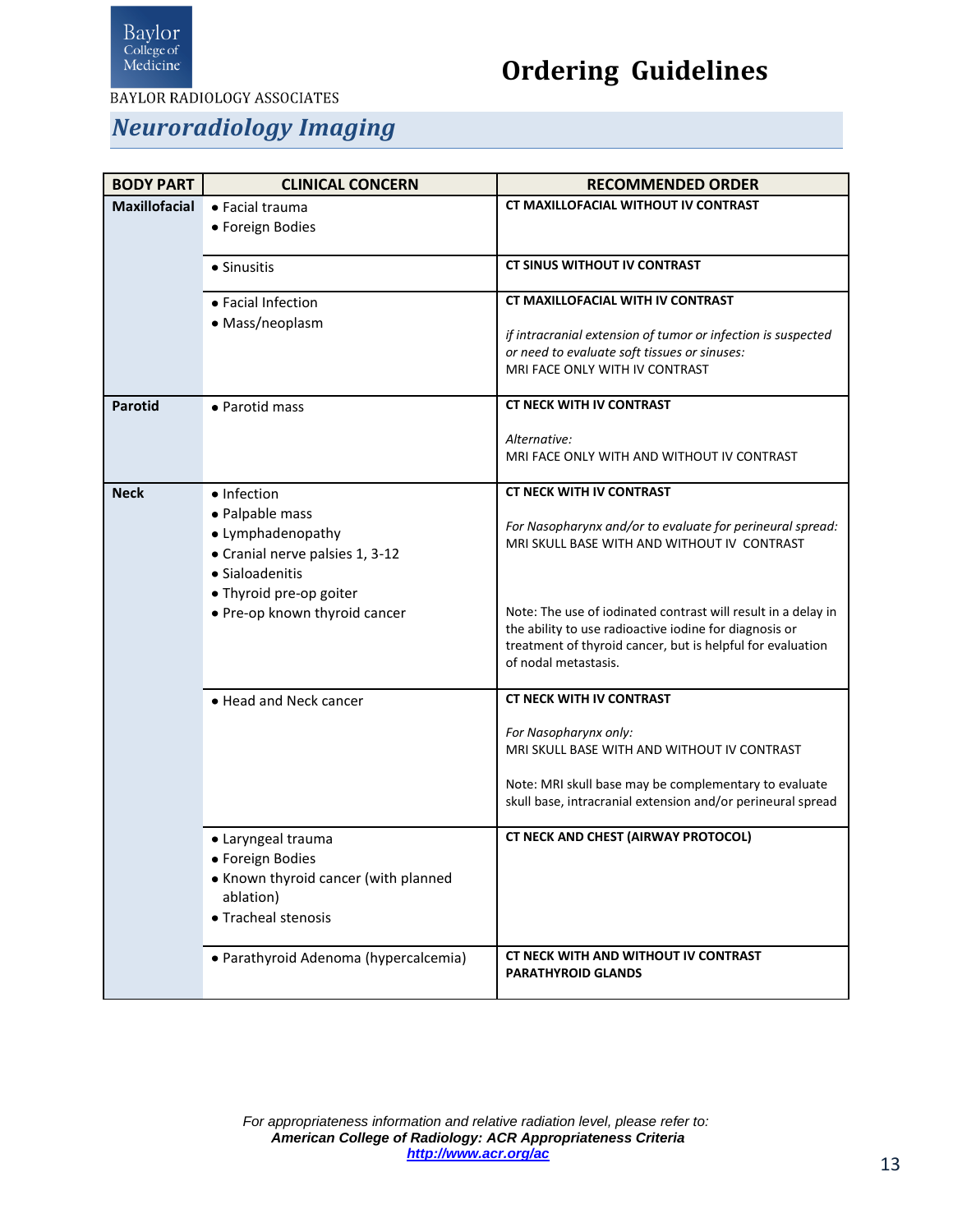

**BAYLOR RADIOLOGY ASSOCIATES** 

#### *Neuroradiology Imaging*

<span id="page-13-2"></span><span id="page-13-1"></span><span id="page-13-0"></span>

| <b>BODY PART</b> | <b>CLINICAL CONCERN</b>          | <b>RECOMMENDED ORDER</b>                                                                                   |
|------------------|----------------------------------|------------------------------------------------------------------------------------------------------------|
| <b>Temporal</b>  | • Conductive hearing loss        | <b>CT TEMPORAL BONES WITHOUT IV CONTRAST</b>                                                               |
| <b>Bone</b>      | · Subjective tinnitus            |                                                                                                            |
|                  | • Cholesteatoma<br>• Fracture    |                                                                                                            |
|                  | • Post-operative Evaluation      |                                                                                                            |
|                  | • Mastoiditis                    | <b>CT TEMPORAL BONES WITH IV CONTRAST</b>                                                                  |
|                  | · Otogentic infection            |                                                                                                            |
|                  |                                  | Note: MRI BRAIN WITH AND WITHOUT IV CONTRAST is<br>complementary but not essential if suspect intracranial |
|                  |                                  | extension or sinus thrombosis                                                                              |
| <b>Spine</b>     | $\bullet$ Trauma                 | CT (*) SPINE WITHOUT IV CONTRAST                                                                           |
|                  |                                  | *specify cervical, thoracic and/or lumbar                                                                  |
|                  |                                  | Note: MRI (*) SPINE WITHOUT IV CONTRAST is                                                                 |
|                  |                                  | complementary if there are myelopathic symptoms                                                            |
|                  | $\bullet$ Pain                   | MRI (*) SPINE WITHOUT IV CONTRAST                                                                          |
|                  | • Numbness                       | *specify cervical, thoracic and/or lumbar                                                                  |
|                  | • Myelopathy                     |                                                                                                            |
|                  | • Radiculopathy                  | Note: CT (*) SPINE WITHOUT IV CONTRAST is                                                                  |
|                  |                                  | complementary when pathology is primarily osseous                                                          |
|                  | • Infection                      | MRI (*) SPINE WITH AND WITHOUT IV CONTRAST                                                                 |
|                  | • Mass/Neoplasm                  | *specify cervical, thoracic and/or lumbar                                                                  |
|                  | · Multiple Sclerosis, spine only |                                                                                                            |
|                  |                                  |                                                                                                            |
|                  | • Spine survey for metastasis    | MRI CERVICAL, THORACIC AND LUMBAR SPINE WITH<br><b>AND WITHOUT IV CONTRAST</b>                             |
|                  |                                  |                                                                                                            |
|                  | • Post-operative spine           | MRI (*) SPINE WITH AND WITHOUT IV CONTRAST                                                                 |
|                  |                                  | To evaluate recurrent or residual disc herniation vs. scar<br>*specify cervical, thoracic and/or lumbar    |
|                  |                                  |                                                                                                            |
|                  |                                  | CT (*) SPINE WITHOUT IV CONTRAST                                                                           |
|                  |                                  | To evaluate hardware and fusion/may be complimentary<br>to MRI                                             |
|                  |                                  | *specify cervical, thoracic and/or lumbar                                                                  |
|                  |                                  |                                                                                                            |
| <b>Brachial</b>  | $\bullet$ Pain                   | MRI BRACHIAL (RIGHT/LEFT) PLEXUS WITHOUT IV<br><b>CONTRAST</b>                                             |
| <b>Plexus</b>    |                                  |                                                                                                            |
|                  | • Infection                      | MRI BRACHIAL (RIGHT/LEFT) PLEXUS WITH IV CONTRAST                                                          |
|                  | · Mass/Neoplasm                  |                                                                                                            |
|                  |                                  |                                                                                                            |